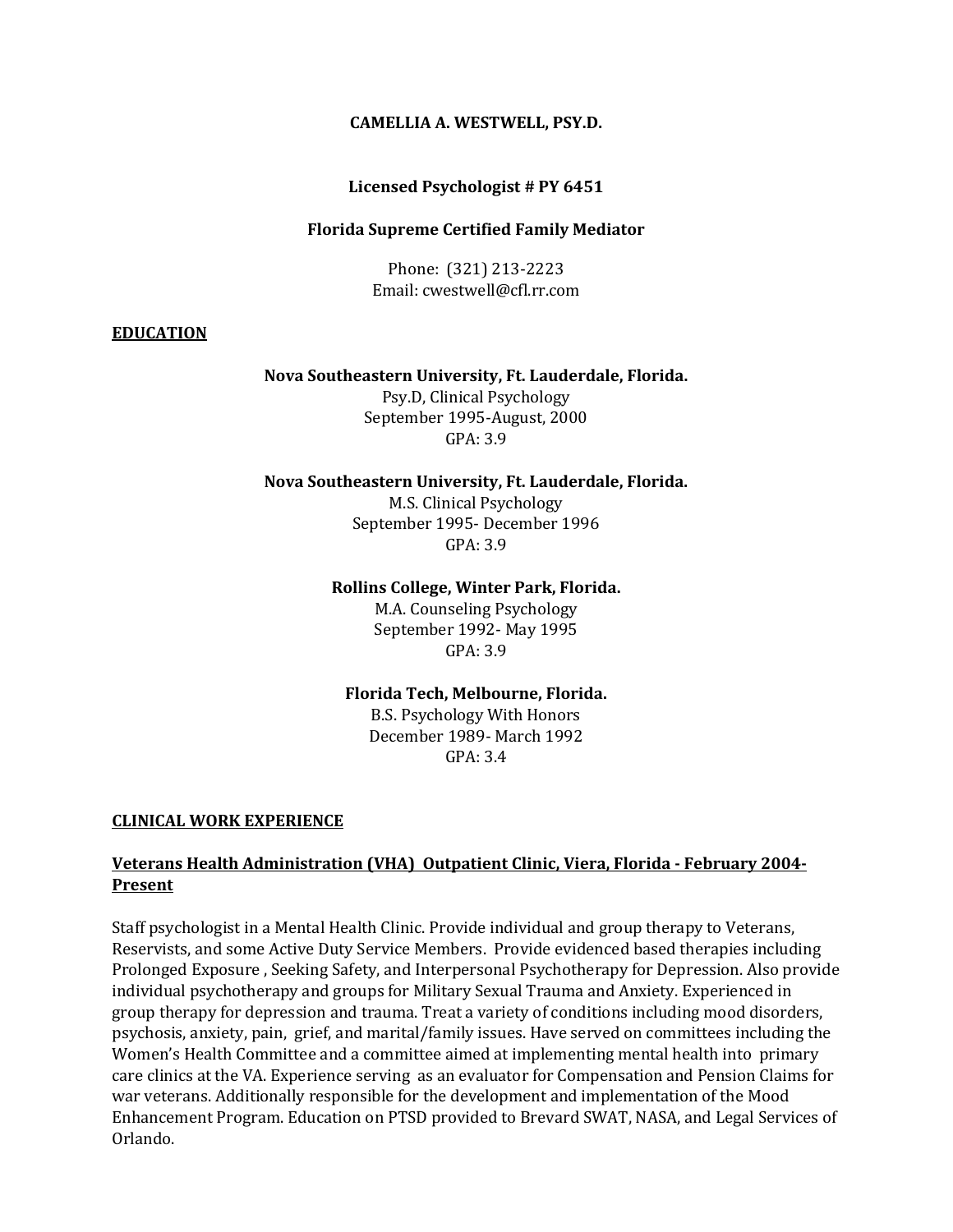## **Adjunct Faculty, Nova Southeastern University, College of Psychology - October 2002 to Present**

Hired as adjunct faculty to teach psychology courses to graduate students (Masters, Specialist and Doctorate levels) Classes include Child and Adolescent Psychopathology, Diagnoses and Treatment of Children and Adolescents, and Developmental Psychopathology.

### **NASA Critical Incident Stress Debriefing Team- Kennedy Space Center, Florida - October,**

**2005 to 2008** Volunteer professional team providing behavioral health services to Kennedy Space Center staff and their families in the event of a disaster. Provide services in the area of critical stress management, debriefings, group interventions and individual therapy as needed.

## **Private Practice, Melbourne, Florida- October 2005- 2012**

Private practice setting working with adults, children, adolescents, and couples. Consultation work with Contracting agencies at the Kennedy Space Center including Boeing, NASA and United Space Alliance. Community education provided at local school board events.

## **Private Practice: Parwati Maddali, M.D. P.A. Rockledge, Florida- April 2004- October 2005**

Private practice setting working with adults, children, adolescents, and couples.

## **Qualified Independent Evaluator, State of Florida- February 2004- 2009**

Serve as an Independent Qualified Evaluator for the State of Florida. Perform Initial Suitability Assessments and 90-Day Follow-Up Assessments for adjudicated children in residential treatment facilities to determine the suitability of this level of care and the appropriateness of treatment. Prepare reports for the courts and consult with the caseworkers, attorneys, treatment facility staff, family members, and courts as required.

## **Nova Southeastern University, College of Psychology- Specialist Program in School Psychology- Program Administrator**

## **August 2003-March 2004**

Hired to expand, develop and oversee a graduate level degree program. Responsible for the program operations, development, training and monitoring. Supervise core faculty, adjunct faculty and site managers across the state of Florida in field-based sites. Develop procedures, address program issues, hire and train staff, monitor admissions, address marketing and recruitment, and work on obtaining accreditation from various bodies. Additionally responsible for the evaluation of faculty and courses, monitoring of practicum and internship set-up, remediation of students, ordering of equipment, program budget, and addressing staff and student concerns.

## **Citrus Health Network, Clinical Psychologist/Program Administrator-Department of Psychology, Miami, Florida**

## **September 2001- August 2003**

Licensed Clinical Psychologist for a community agency in Dade County. Responsible for training psychology doctoral residents, interns and staff, on-call for crisis response shifts (24 hours a day) for residential and crisis units, and program administration and development. In addition, serve as the Clinical Supervisor of a Family Safety program on contract with the Department of Children and Families (DCF). Served as a liason between the agency, DCF, and Dependency Court. Conduct courtordered family meetings with the DCF Dependency Court legal team, DCF caseworkers, and family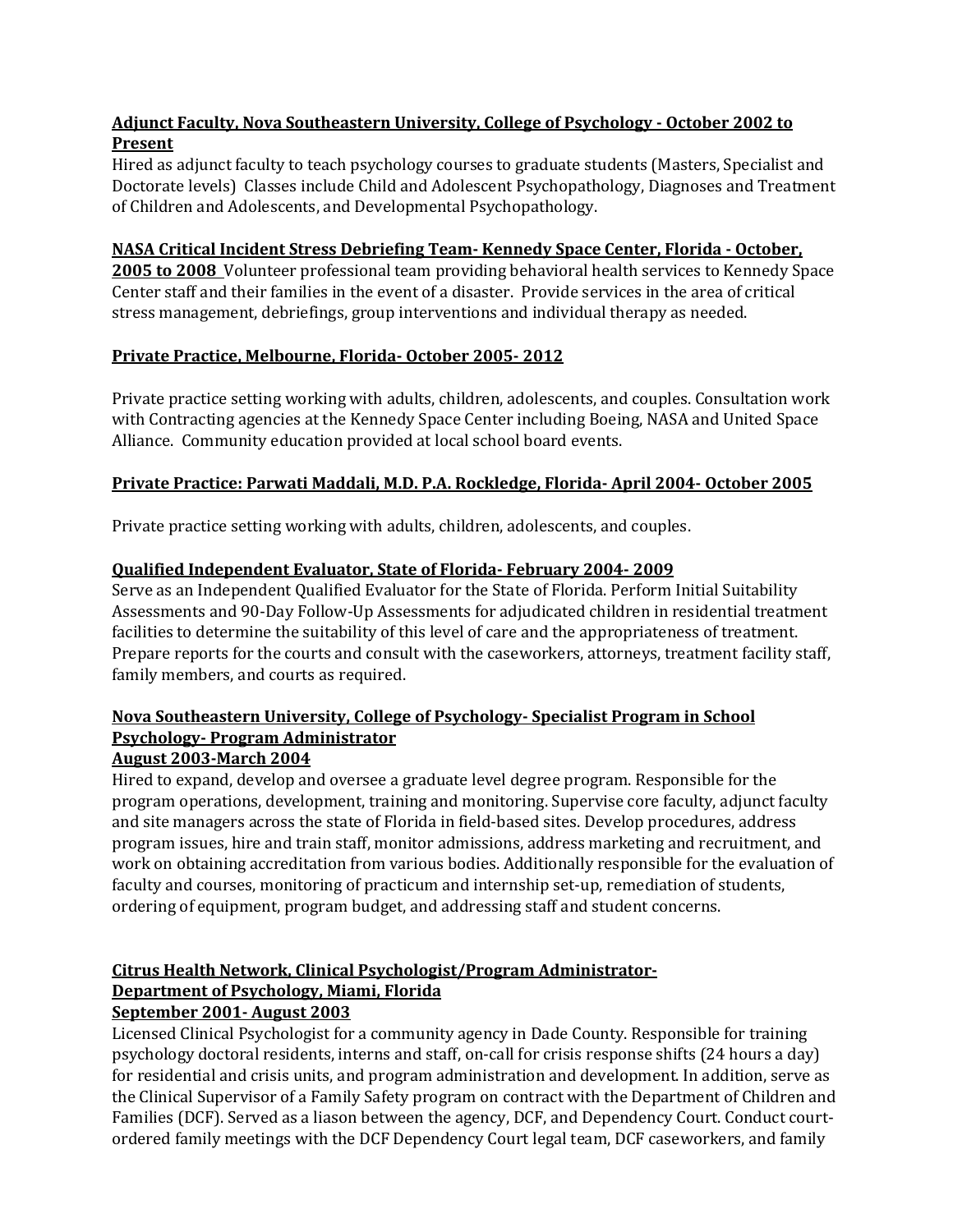members to determine the status of at-risk children with histories of abuse/neglect. Clinical Director: Ana Rivas-Vazquez, Ph.D.

## **Interventionist, Hacienda Girls Ranch, Melbourne, Florida January 1999-August 1999**

Provided on-site group and individual therapy for physically and sexually, abused females aged *5-* 17. All individuals had been removed from their families by DCFS and were awaiting reunification foster-care placement. Several females had victimized and perpetrated sexual abuse. Supervisors: Tanya Johnson, LMFT, Barry Hensel, PH.D Hours: 960

### **Forensic Assistant, Plantation Psychological Services, Plantation, Fort Lauderdale, Florida. July 1998- December 1998.**

Duties include assisting in the evaluation of child sexual abuse allegations that are being prosecuted. Responsible for the examination and analyses of testimony provided by abuse victims, caretakers, law enforcement, and medical personnel. Responsible for objectively evaluating material that considers the child's behaviors, psychological symptoms, interpersonal relationships, developmental levels, and ability to be influenced through leading questions and suggestibility. Supervisor: Dennison Reed, Psy.D.

Hours: 160

## **Independent Study: Assessment Trainee, Circles of Care, Melbourne, Florida. September 1997-May 1998**

Administered psychological test batteries to children and adolescents ages 7 to 17 in a community mental health center setting. Youths were referred for aggressive behavior, suicidal gestures, academic difficulties, and affective symptoms. Responsible for testing, scoring, interpretation, and report writing. On Site Supervisor: Roger Keyser, Ph.D. Faculty Supervisor: Diann D. Michael, Ph.D. Hours: 230

# **Clinician, Broward County Jail, Ft. Lauderdale, Florida.**

### **August 1997-May 1998**

Duties included providing assessment and group therapy to drug-addicted inmates who are already sentenced or awaiting sentencing crimes that include murder, battery, assault, armed robbery, auto theft, and violation of probation. Administered pre and post psychological assessments to measure the effectiveness of the treatment program that involves assessing the males to recognize anger cues and utilize anger management techniques. Supervisor: Vincent Van Hasselt, Ph.D.

Hours: 120

## **Assessment Consultant, Nova Youth Counseling, Davie, Florida. March 1997-July 1998**

Hired as an Assessment Consultant for **a** federally funded clinical research program designed to develop and evaluate treatments for drug-addicted youths that are diagnosed with Conduct Disorder. Responsible for conducting intensive psychological assessments and drug-screenings in order to determine diagnoses and eligibility for treatment.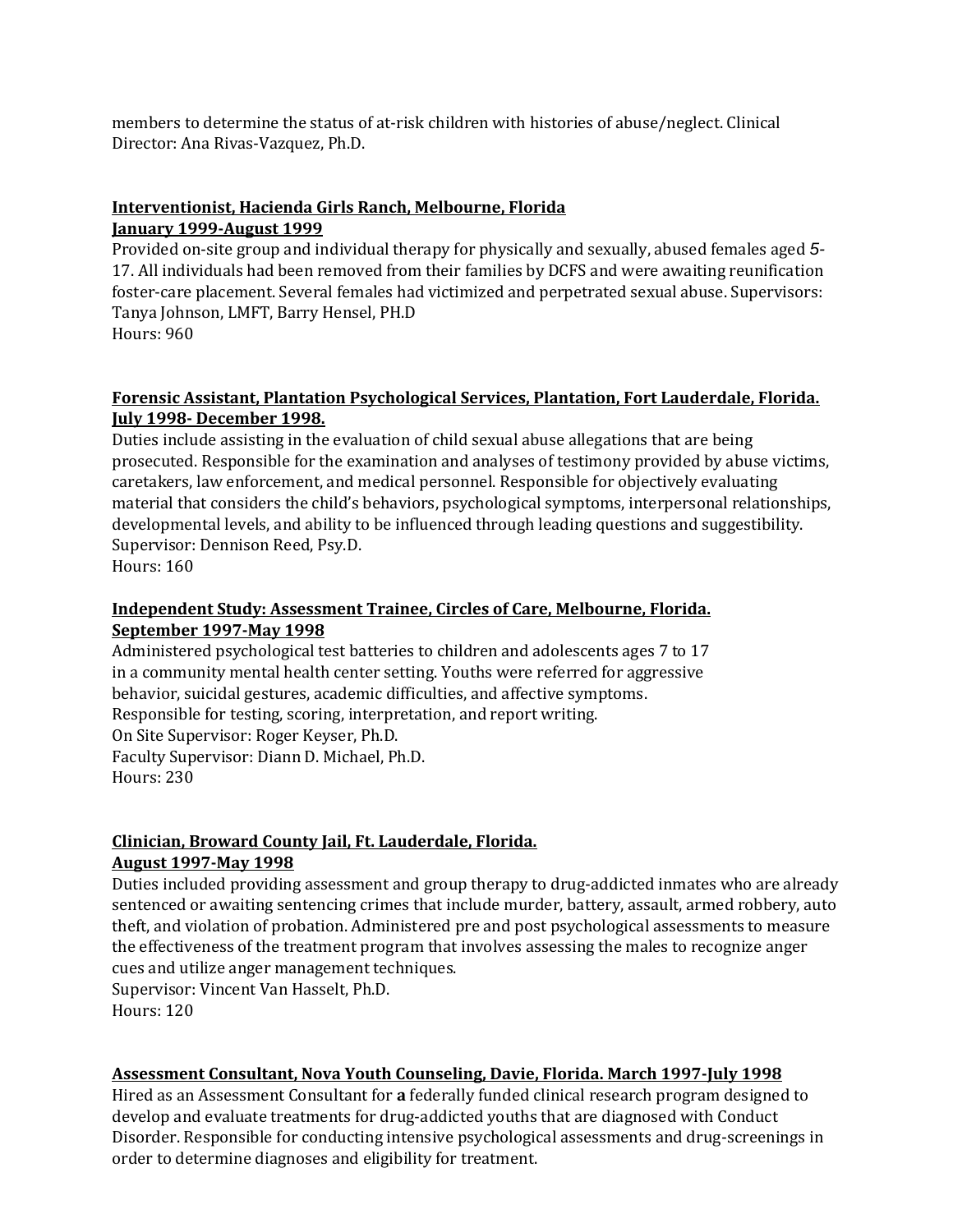Supervisor: Nathan Azrin, Ph.D. Hours: 68

### **Child and Adolescent Interventionist, Circles of Care In School Program, Palm Bay, Florida. March 1995-September 1995**

Duties included providing counseling to youths ages 5-12 in school. Provided individual, group and family counseling both on-site and in-home for clients who were diagnosed with ADHD, Major Depression, Enuresis, Oppositional Defiant Disorder, and physical/sexual abuse. Provided supervision and consultation in classrooms with teachers.

Supervisors: Barry Hensel, Ph.D.

Hours: 720

### **Interventionist, Circles of Care Children and Family Clinic, Merritt Island, Florida. December 1994-March 1995**

Hired as an employee following master's internship. Continued working with assigned cases, initiated therapy involvement with sexually abused children in the Families in Recovery Program, and assisted in developing a program for a local ADHD Clinic.

Supervisors: Barry Hensel, Ph.D.

Supervisor: Maritza, Cooper, Ph.D. Hours:

### **Group Facilitator, Crisis Unit, Circles of Care, Melbourne, Florida. December 1992- September 1994**

Responsible for designing and implementing groups in two adult inpatient psychiatric facilities: a crisis stabilization unit and a geriatric inpatient ward. Responsible for crisis stabilization, and group therapy. Several group formats were designed for clients diagnosed with affective disorders, anxiety disorders, eating disorders, substance abuse disorders, schizophrenia, and terminal illness. Provided lectures on depression, addiction, AIDS, stress management, and anger management. Supervisor: Barry Hensel, Ph.D.

Hours: 432

Mental Health Technician, Crisis Unit, Circles of Care, Melbourne, Florida. March 1992-December 1992

Duties included assisting with the supervision and stabilization of clients. Duties included admitting and interviewing voluntary and involuntary clients, assisting with hygiene and grooming, monitoring suicidal clients, and assisting with recreational activities. Training in verbal and physical intervention and CPR. Hours: 1,154

### **Undergraduate Psychology Trainee**, **CPC Palm Bay Hospital, Palm Bay, Florida. June 1991-October 1991**

Duties included the evaluation of children, adolescents, and their parents through interview and observation of group therapy in a private, inpatient facility. Served as an advocate for children experiencing mood disorders, eating disorders, anxiety, substance abuse, cult membership, and abuse.

Supervisor: Janice Buffalo, Psy.D. Hours: 37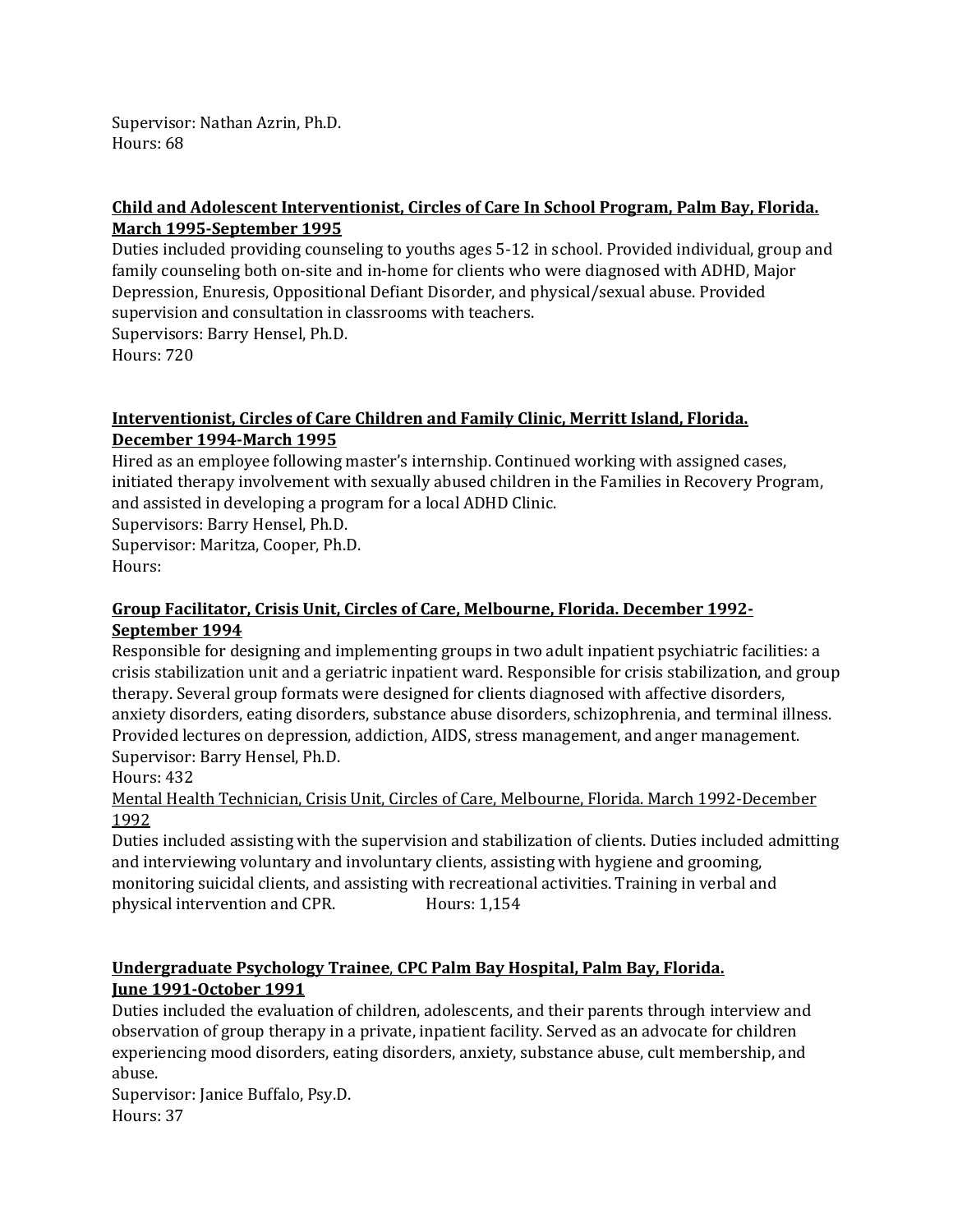## **GRADUATE CLINICAL PRACTICUM EXPERIENCE**

### **Psychology Resident, Citrus Health Network, Miami, Florida September 2000- August 2001**

Supervisor for the Intensive Therapeutic On-Site Services Program (TTOSS). from September 2000 to April 2001. Responsible for supervising 15-18 clinicians who provide ITOSS services in academic and home settings. Supervision occurred in individual and group formats on a weekly basis. Provided education, consultation, and feedback to clinicians regarding assessment, conceptualization and treatment of children. On-call for clinician emergencies Supervisors: Ana Rivas-Vazquez, Ph.D. Thomas Bonner, Ph.D.

Rafael Rivas-Vazquez, Ph.D. Hours: 2000+

## **Psychology Intern, Nova Southeastern University Community Mental Health Center, Fort Lauderdale, Florida**

### **August 1999-August 2000**

Worked as a Psychology Intern at an APA approved site. Providing assessment and therapy in the General Child/Adolescent Track and the General Adult Track, while concurrently obtaining specialty training in the Trauma Resolution Integration Program. Generalist training allows for further development of skills treating affective, anxiety, behavioral, and psychotic disorders, while specialty training addresses the assessment and treatment of single incident trauma, physical and sexual abuse, dissociative disorders, posttraumatic stress disorder, depression, anxiety, suicidality and Axis II disorders in individual and group formats. Utilize Linehan's Dialectical Behavior Therapy. Facilitate a skills group for men and women. Addressed problem-solving, assertion, and crisis management. Supervise doctoral student clinicians and present cases to further learning. Obtained training in Traumatic Incident Reduction (TIR). Supervisors: Ronald Levant, Ed.D. (Dean)

Steven Gold, Ph.D., Veronica Salcedo, Psy.D. Philinda Hutchings, Ph.D. Hours: 2000

## **Psychology Trainee- Practicum Elective, University of Miami, Jackson Memorial Hospital-Renal Dialysis, Miami, Florida**

### **August 1998-April 1999**

Duties include providing chair-side evaluations and therapy with outpatients diagnosed with End Stage Renal Disease, HIV, and hypertension. Patients referred are experiencing psychological conditions that include Major Depressive Disorder, Dysthymia, Panic Attacks, and Adjustment Disorders. Patient ages range from 18 to 65. Additionally responsible for completing psychological testing and psychological reports for adult outpatient referrals from the general population. On Site Supervisor: Efrain Gonzalez, Ph.D.

Faculty Supervisor: Robert Lane, Ph.D., ABPP Hours: 880

## **Psychology Trainee, Family Violence Program, Nova Southeastern University Community Mental Health Center August 1997-July 1998**

Duties included providing intakes and individual outpatient counseling to female victims of domestic violence suffering from conditions that include PTSD, Major Depression, Generalized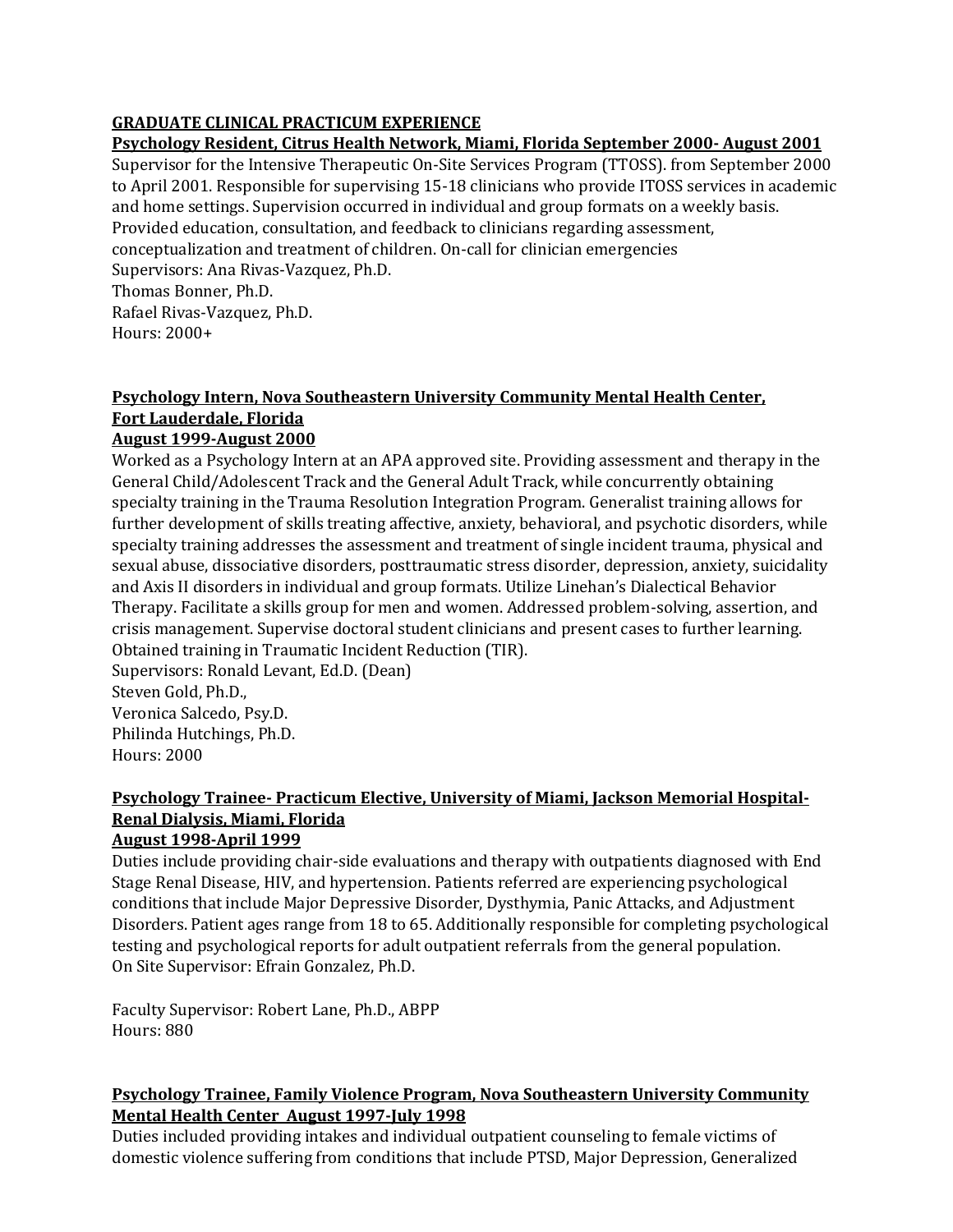Anxiety, substance abuse, and personality disorders including borderline, dependant, narcissistic, and histrionic. Facilitated group therapy with court-ordered and self-referred male batterers who have a history of violent behaviors in interpersonal relationships. Utilized the Duluth Model for group intervention. Provided crisis intervention and parent training when required. Supervisor: Vincent B. Van Hasselt, Ph.D. Hours: *905* 

### **Psychology Trainee, Child and Adolescent Depression Program, Nova Southeastern Community Mental Health Center August 1996-July 1997**

Duties included providing individual and family outpatient assessment and psychotherapy to children, adolescents, and adults who were diagnosed with mood disorders and expressing suicidal ideation, plan, or intent. Utilized a primarily cognitive-behavioral orientation. Disorders treated include Maj or Depression, Dysthymia, Bipolar I, PTSD, Panic Disorder, Separation Anxiety, Enuresis, ADHD, and Conduct Disorder. Performed weekly intake evaluations using the K-SADS. Oncall for clients considered a suicide-risk. Responsible for lethality assessments, and crisis intervention. Modified and applied a cognitive- behavioral group protocol for children ages 8-12. Supervisor: Diann D. Michael, Ph.D. Hours: 680

### **Counseling Trainee, Circles of Care Children and Family Clinic, Merritt Island, Florida. August 1994-November 1994**

Practicum required for Master's degree in Counseling. Duties included providing individual, group, family, and conjoint outpatient assessment and psychotherapy for children, adolescents and families. Conditions included Major Depression, Conduct Disorder, Oppositional Defiant Disorder, ADHD, eating disorders, and learning disabilities.

Supervisors: Barry Hensel, Ph.D. Hours: 90

## **Counseling Trainee, Wuesthoff Hospital, Rockledge, Florida. February 1994-July 1994**

Practicum required for Master's degree in Counseling. Duties included providing intensive outpatient counseling services to substance-dependent adults ages 40- *75* to fulfill requirement for master's degree. Services included individual, group, conjoint, and family therapy. Faculty Supervisor: Barry Hensel, Ph.D.

Hours: 60

## **COMMUNITY SERVICE**

## **NASA Critical Incident Stress Debriefing Team- Kennedy Space Center, Florida - October,**

**2005 to present** Volunteer professional team providing behavioral health services to Kennedy Space Center staff and their families in the event of a disaster. Provide services in the area of critical stress management, debriefings, group interventions and individual therapy as needed.

### **Covenant House, Fort Lauderdale, Florida July 2000-April 2001**

Volunteer staff member in this facility housing runaway teenagers. Responsible for helping with recreation and activities. Provide youths with Sunday evening dinner outings.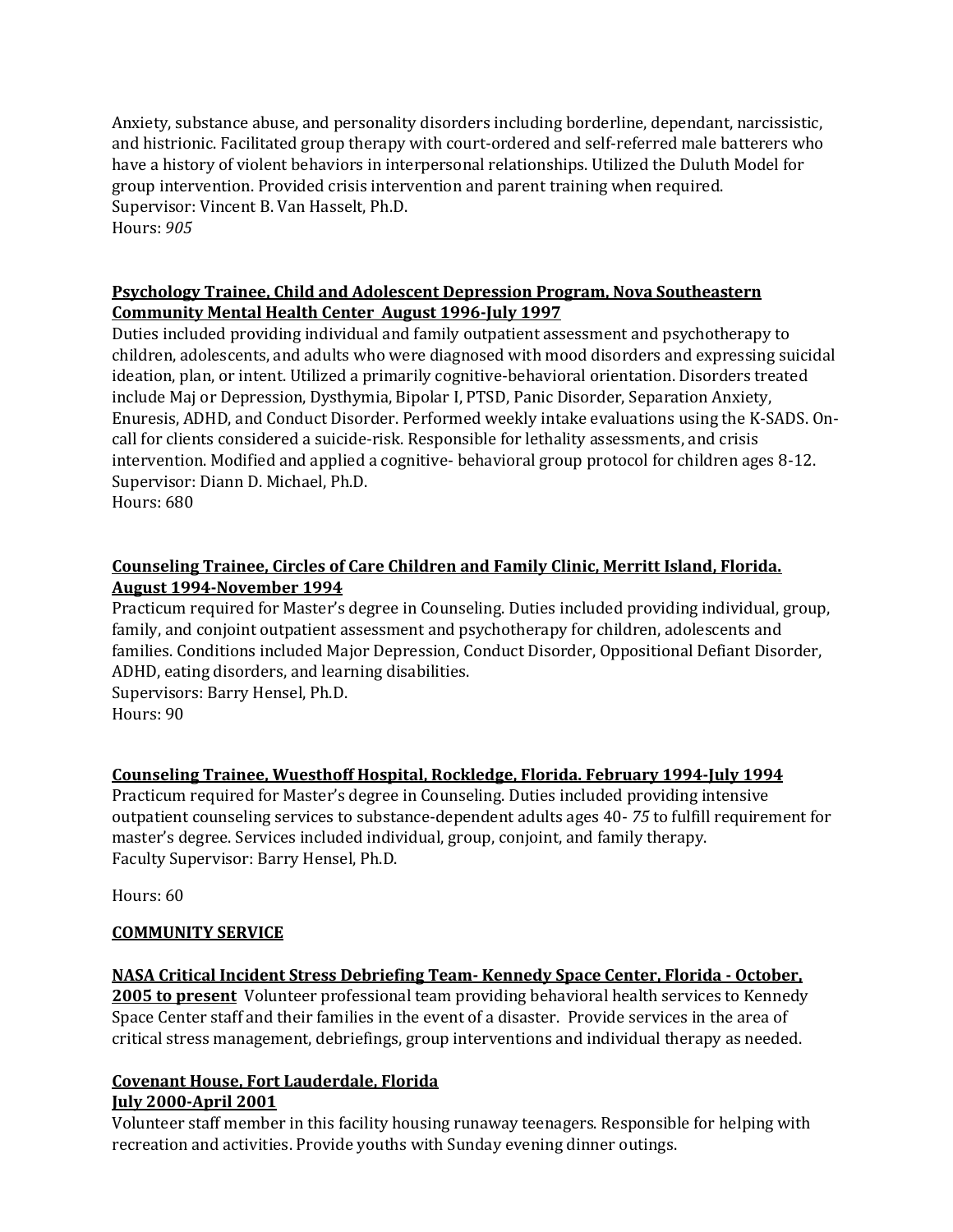## **Advocate, Childcare Association of Brevard, Cocoa, Florida. June 1991-June 1992**

Member of the Parent Connection Program. Responsible for providing emotional support, education, and transportation to pregnant teenager and their families.

### **Advocate, The Haven, Brevard County, Florida. January 1989-October 1990.**

Assisted with childcare and behavioral modification programs in a shelter that housed sexually abused children ages 2-12 awaiting foster-care placement.

## **RESEARCH**

### **Westwell**, **C.A., Johnston, F., Rivas-Vazquez, R., Van Hasselt, V.B., & Rivas-Vazquez A. (In Progress) Sexual Assault: incidence and prevalence among women seeking services in two community agencies.**

An examination of the incidence and prevalence of sexual assault in women seeking services at two community mental health centers located in two different counties. One sample of women are entering an Assessment center located in Dade county while the other sample are entering a program for victims of violence. Research attempts to examine the prevalence of sexual assault, presence of Posttraumatic Stress Disorder, cultural variables, and perceptions of the assault.

## **Research Assistant, Center for Offender Rehabilitation-Nova Southeastern University, Florida.**

## **August 1997-May 1998**

Responsible for administering instruments and scoring data given to inmates at Broward County Jail to assess their condition before and after a 16-week non- directive group designed to address anger management. Study aims to compare non-directive and directive group therapy with inmates. Instruments given include the Novaco Anger Index, Buss Durke Hostility Index, Wolpe Lazarus Assertiveness Scale, and Beck Depression Inventory.

Supervisor: Vincent Van Hasselt, Ph.D.

## **Directed Study: "Are Attributions Regarding Rape Victims Gender Based- A Critical Review of the Literature"-Completed April 1998**

Completed a critical literature review that involves examining gender differences in attitudes regarding rape. Examined literature from 1974 to the present. Concluded that the available research does show clear gender differences. Found that male subjects were more likely to blame the victim, more likely to hold her responsible, and more likely to see the victim as causing the crime.

Supervisor: Philinda Hutchings, Ph.D., ABPP

## **PUBLICATIONS**

Westwell, C. A. (1998, Winter) A difficult lesson. Psych and So1 9(2), p.15

Westwell, C. A. (1998) Treatment of Marital Rape: A Cognitive Processing Approach. Psychotherapy in Private Practice, 17(2), 63-77.

Stevens, R., Westwell, C. A., & Chenail, R. (1998) Stepfamilies and Therapy: A Model for Treatment. Psychotherapy in Private Practice (In Press)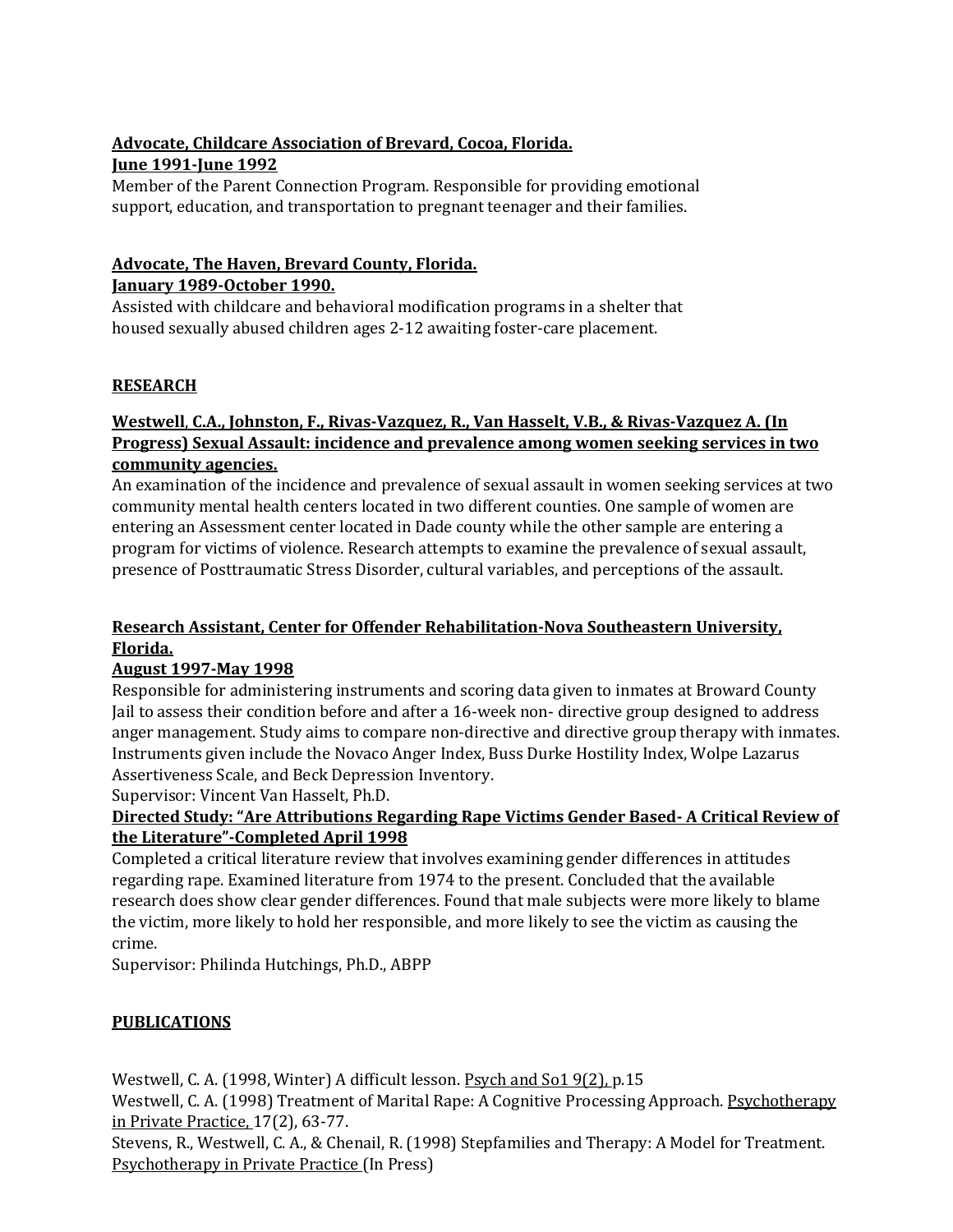### **PRESENTATIONS /SEMINARS**

Legal Services of Orlando, Orlando Florida : PTSD in Veterans -2015

VA Orlando- Intern Professional Developmental Didactic- 2012

Guardian Ad Litem Program- Domestic Violence- 2012

Brevard County Law Enforcement and SWAT- Interventions with Veterans 2012

Florida Tech Doctoral Students – Working with Veterans and their Families: 2011

United Space Alliance (Kennedy Space Center)- Transition and Stress Management: 2011

School Board of Brevard County Guest Speaker: Effects of Divorce of Children: 2008

2008 Veteran Health Administration: Stress Management , 2004 to 2009

Symposium on Mental Health in the Schools- American Psychological Association- Accepted, August 2004

Treatment of Domestic Violence- Citrus Health Network, November 2001 Treatment of Marital Rape- Citrus Health Network Inc.-July, 2001

Westwell, C. A. (1998) Broward Community College, Women Investigating New Goals and Services (WINGS) The Benefits of Assertiveness Training and Self-Expression

Allen, S., Gonzalez, S., Vakili, S., & Westwell, C. A.(1998) American Psychological Association (APA) 106th Annual Convention — Police Safety

Symposium. Measuring the Personality Variables Associated With Successful Hostage Negotiators. Allen, S., Gonzalez, S.,Vakili, S., & Westwell, C. A.(1998) American

Psychological Association (APA) **106th** Annual Convention — Poster Session. Measuring the Personality Variables Associated With Successful Hostage Negotiators.

Westwell, C. & Stevens, R. (1998) Florida Association of Marriage and Family Therapists (FAMFT) Stepfamilies and Therapy- A Model for Treatment.

### **EDITORIAL ACTIVITIES**

Reviewer: Aggression and Violent Behavior-2002 to 2004 Reviewer: Journal of Family Violence- 2002 to 2004 Reviewer: Helping Children at Home and School, 2iid Edition, Bethesda, MD: NASP Publications- November 2003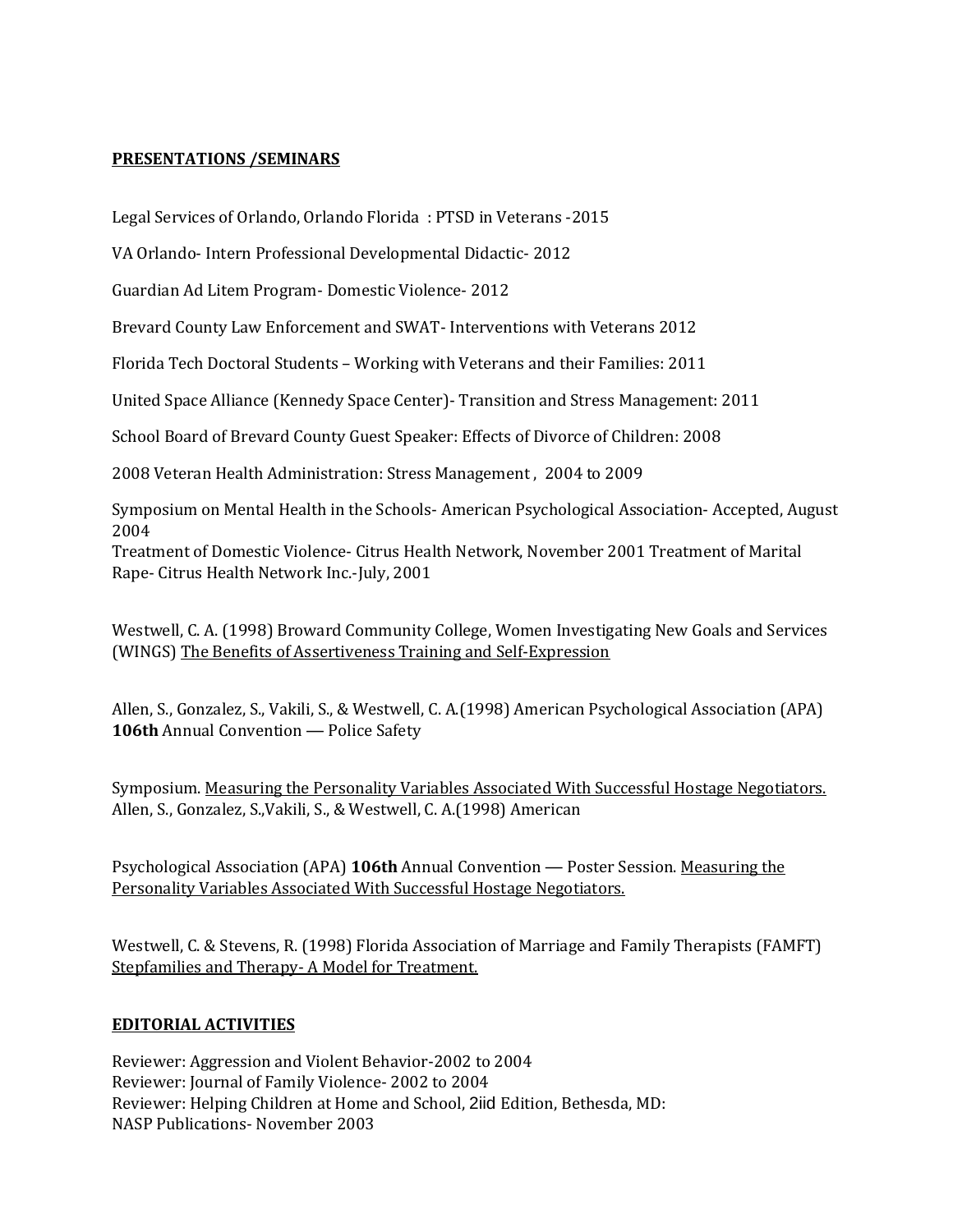### **PROFESSIONAL ORGANIZATIONS**

Florida Psychological Association (FPA)- Secretary 2012 -2014

Florida Psychological Association (FPA)-Chair - Distinguished Psychologist Awards Committee 2012

Florida Psychological Association (FPA)-Member of the Distinguished Psychologist Awards Committee 2011 to present.

Florida Psychological Association (FPA)-Chair of the Bylaw and Policy Review Committee 2011-to present

Florida Psychological Association (FPA)-Bylaw and Policy Review Committee 2010-2011

Florida Psychological Association (FPA) - Brevard County Chapter Representative, Board Member, 2009 to present

Florida Psychological Association (FPA) Co-Chair of the Bylaws and Policy Committee (2004 to 2007)Florida

Psychological Association (FPA) Co-Chair of the Bylaws and Policy Committee (2004 to 2006)Member-

American Psychological Association (APA)

Florida Psychological Association (FPA) - Key Psychologist, 2002, 2003

Florida Psychological Association (FPA) - Brevard County Chapter Representative, Board Member, 2003 to 2006

Broward Psychological Association-Membership Committee Chair, 2002, 2003

Broward Psychological Association-Benefits Committee Member, 2002

### **CERTIFICATION /TRAINING**

Licensed as a Clinical Psychologist in State of Florida — September, 2001 Florida Supreme Court Certified Mediator 2002 NASA- Trained in Eye Movement Desensitization and Reprocessing Therapy VA Training: Prolonged Exposure (PE) Therapy; Seeking Safety; Motivational Interviewing; Interpersonal Psychotherapy for Depression (IPT-D)

### **AWARDS**

Outstanding Contributions to Psychology in the Public Interest- 2013

Distinguished Service Award 2011-Florida Psychological Association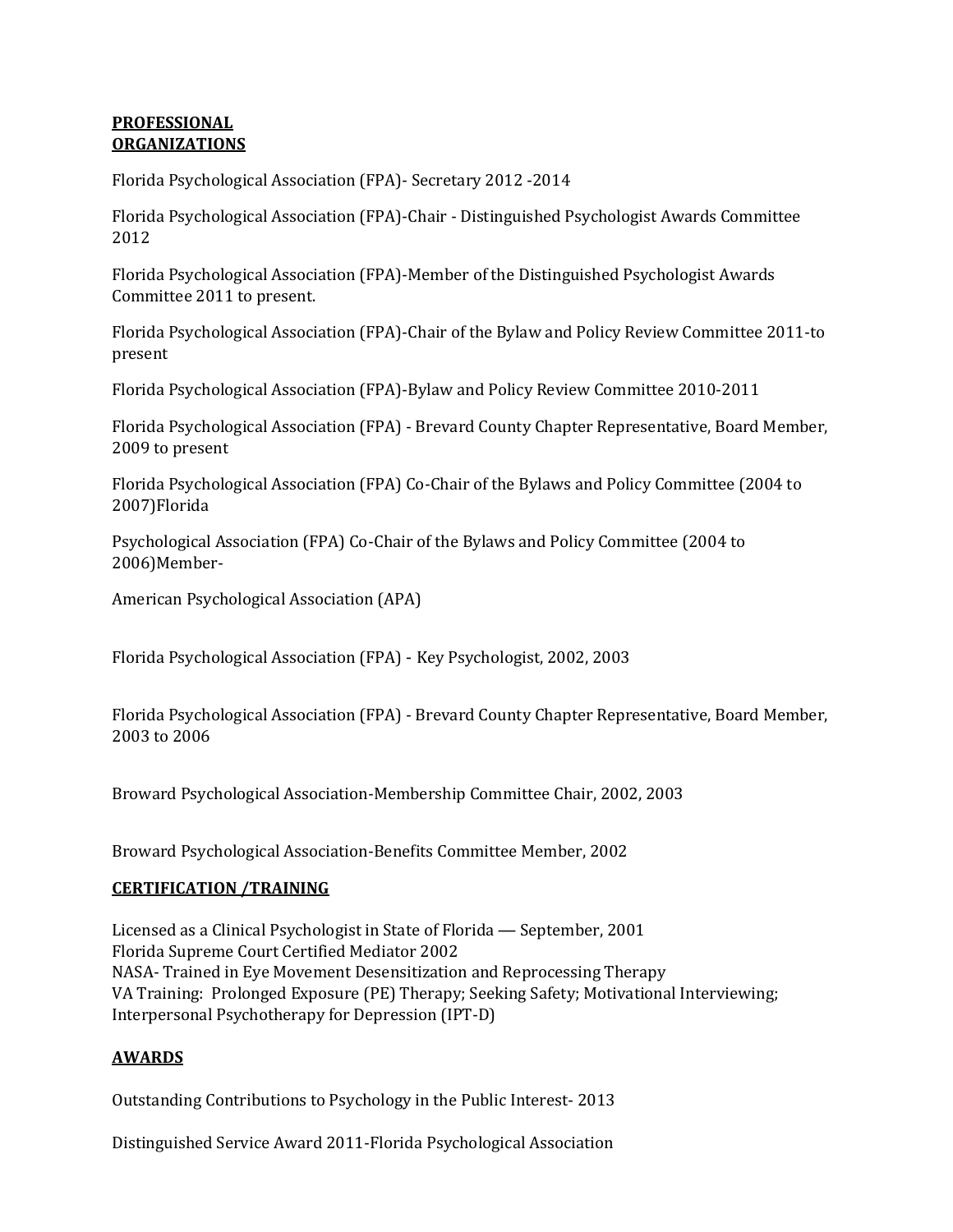Distinguished Psychologist 2010-Florida Psychological Association

Florida Psychological Association- What A Woman Award in Recognition of Services to Psychology, 2006

Florida Psychological Association- Key Psychologist of the Year, 2003

Florida Psychological Association- Outstanding Early Contributions to Psychology, 2003

### **REFERENCES**

Available upon request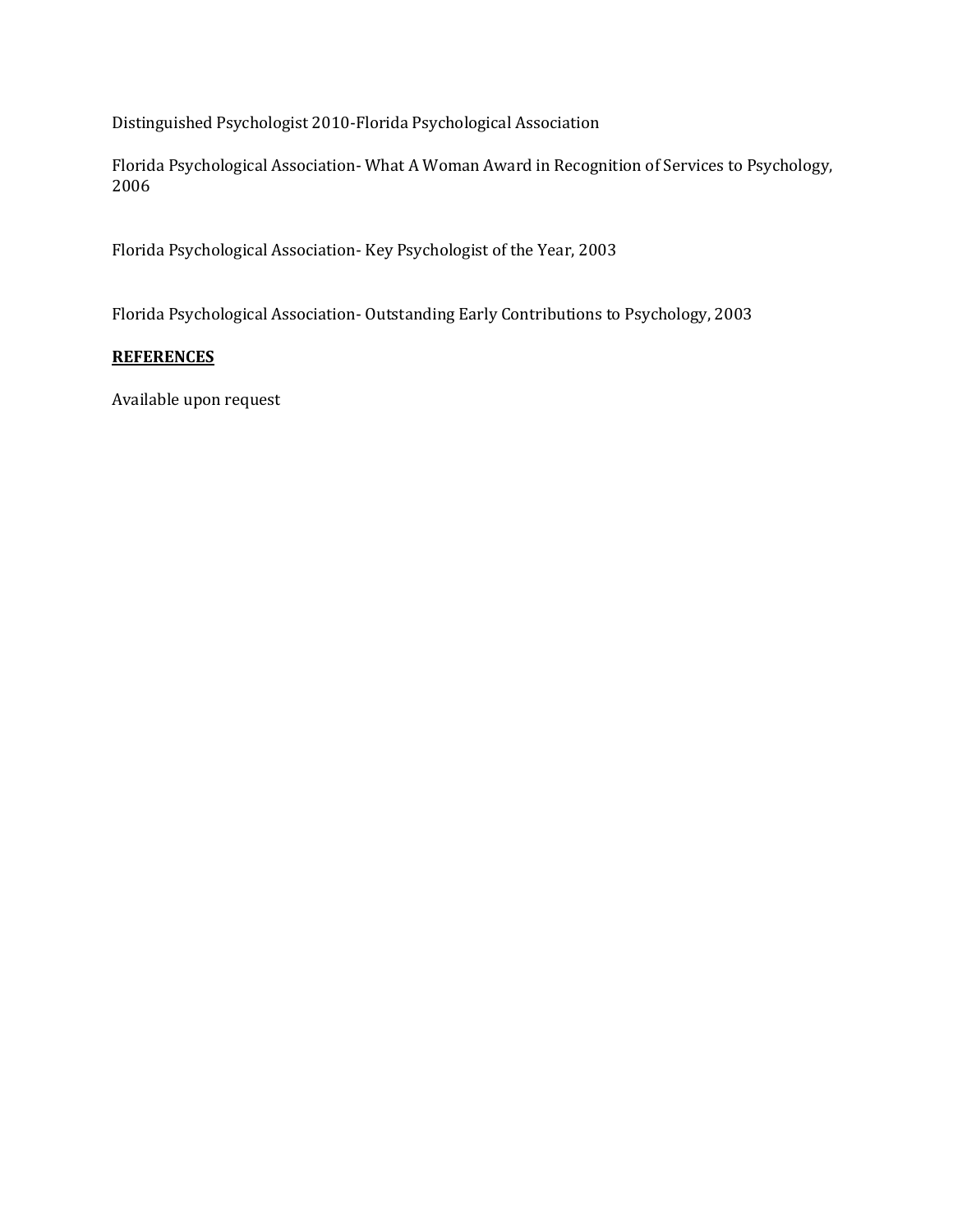### **DOCTORAL ACADEMIC TRAINING**

### **Assessment**

Clinical Interviewing- Dr. Celeste Derecho Intellectual Assessment- Dr Charles Golden Behavior Assessment- Dr. Vincent Van Hasselt Objective Personality Assessment- Dr. William Dorfman Projective Personality Assessment- Dr. Bady Quintar Assessment of Child Sexual Abuse- Dr. Dennison Reed Integrated Report- Dr. Charles Golden Independent Study: Assessment of Children- Dr. Diann Michael

### **Intervention**

Systems/Family Therapy- Dr. Robert Kabacoff Dynamic Therapy- Dr. Robert Lane Case Conceptualization- Dr. William Dorfman Treatment of Rape Trauma Syndrome- Dr. Philinda Hutchings Advanced Treatment of Couples and Families- Dr. Mitchell Gordon Child and Adolescent Intervention- Dr. Helen Orvaschel Seminar in Ecclectic Psychotherapy- Dr. Barry Schneider Interventions in Depression-Dr. Helen Orvaschel

### **General**

Adult Psychopathology- Dr. Timothy Moragne Developmental Psychology: Child and Adolescent- Dr. Eric Wagner Developmental Psychology: Gerontology- Dr. Betty Badger Professional Issues and Ethics- Dr. Eugene Shapiro Social/Cognitive Bases of Behavior- Dr. David Barone Child and Adolescent Psychopathology- Dr. Pamela Hall Cross Cultural Psychology- Dr. John Lewis Psychobiology- Dr. Doil Montgomery Psychopharmacology- Dr. Leonard Gralnik **Research** 

Research Design- Dr. Alfred Sellers Intermediate Statistics With Lab- Dr. Alfred Sellers Directed Study- Dr. Philinda Hutchings Research Practicum- Dr. Vincent Van Hasselt